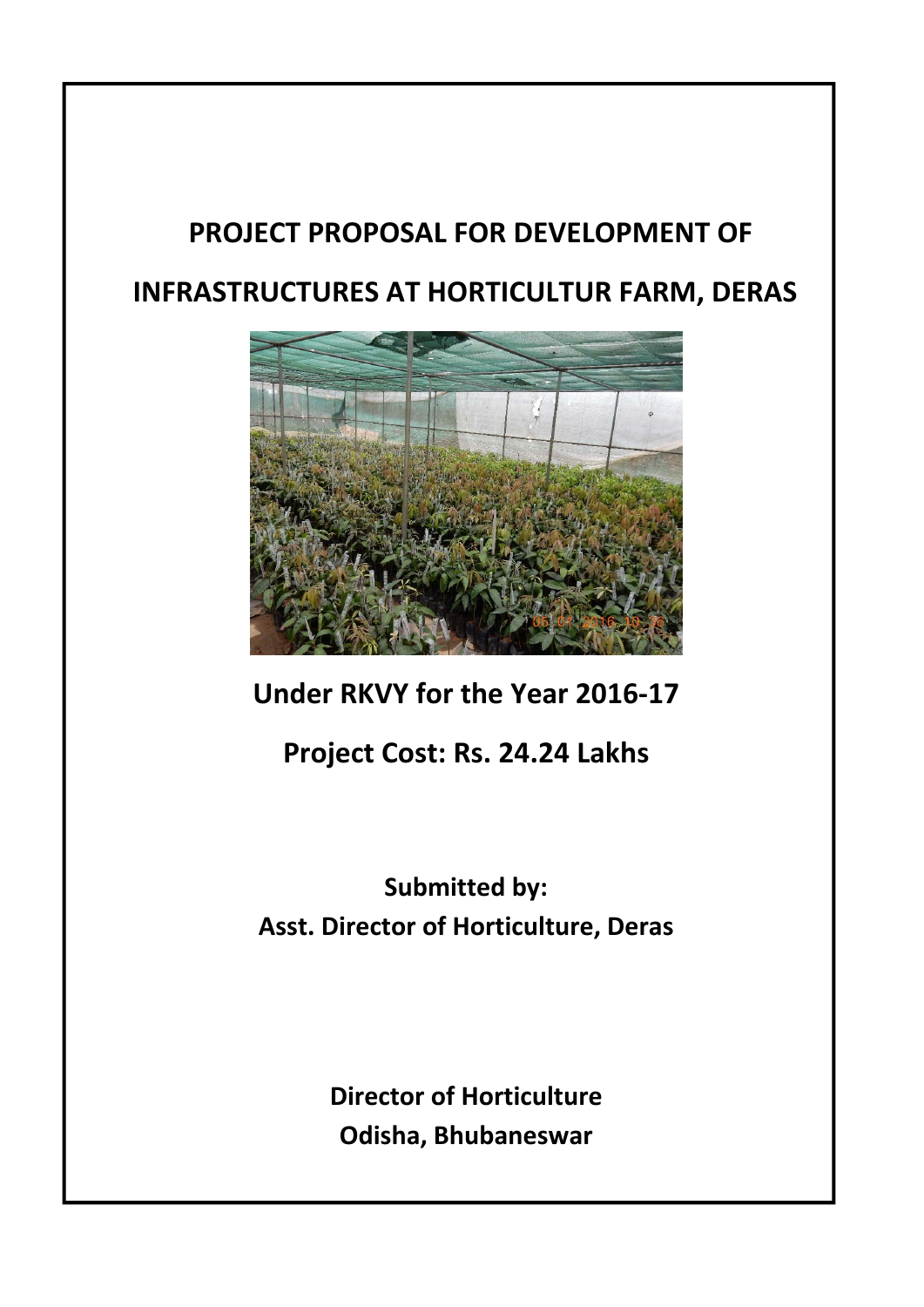### **PROJECT SUMMARY**

| Name of the Project              | Development of infrastructures for Horticulture Farm,<br><b>Deras</b>                                                                                                                |
|----------------------------------|--------------------------------------------------------------------------------------------------------------------------------------------------------------------------------------|
| Name and address<br>of executant | : Asst. Director of Horticulture, CoE, Deras, Khordha                                                                                                                                |
| Proposed Work:                   | 1) Construction of boundary wall along the main road<br>from CoE boundary to farm main gate with provision<br>of RCC pillar, plinth band, RCC tie band and fly ash brick<br>masonry. |
|                                  | 2) Construction of the 30mx40m GI shednet house for<br>mango QPM production.                                                                                                         |
|                                  | 3) Construction of 50mx10m poly green house for<br>QPM production.<br>mango                                                                                                          |
| Source of fund                   | RKVY 2016-17<br>$\ddot{\cdot}$                                                                                                                                                       |
| Project cost                     | <b>Rs. 24.24 Lakh</b><br>$\ddot{\phantom{a}}$                                                                                                                                        |
| Project duration                 | 1 year<br>$\ddot{\phantom{a}}$                                                                                                                                                       |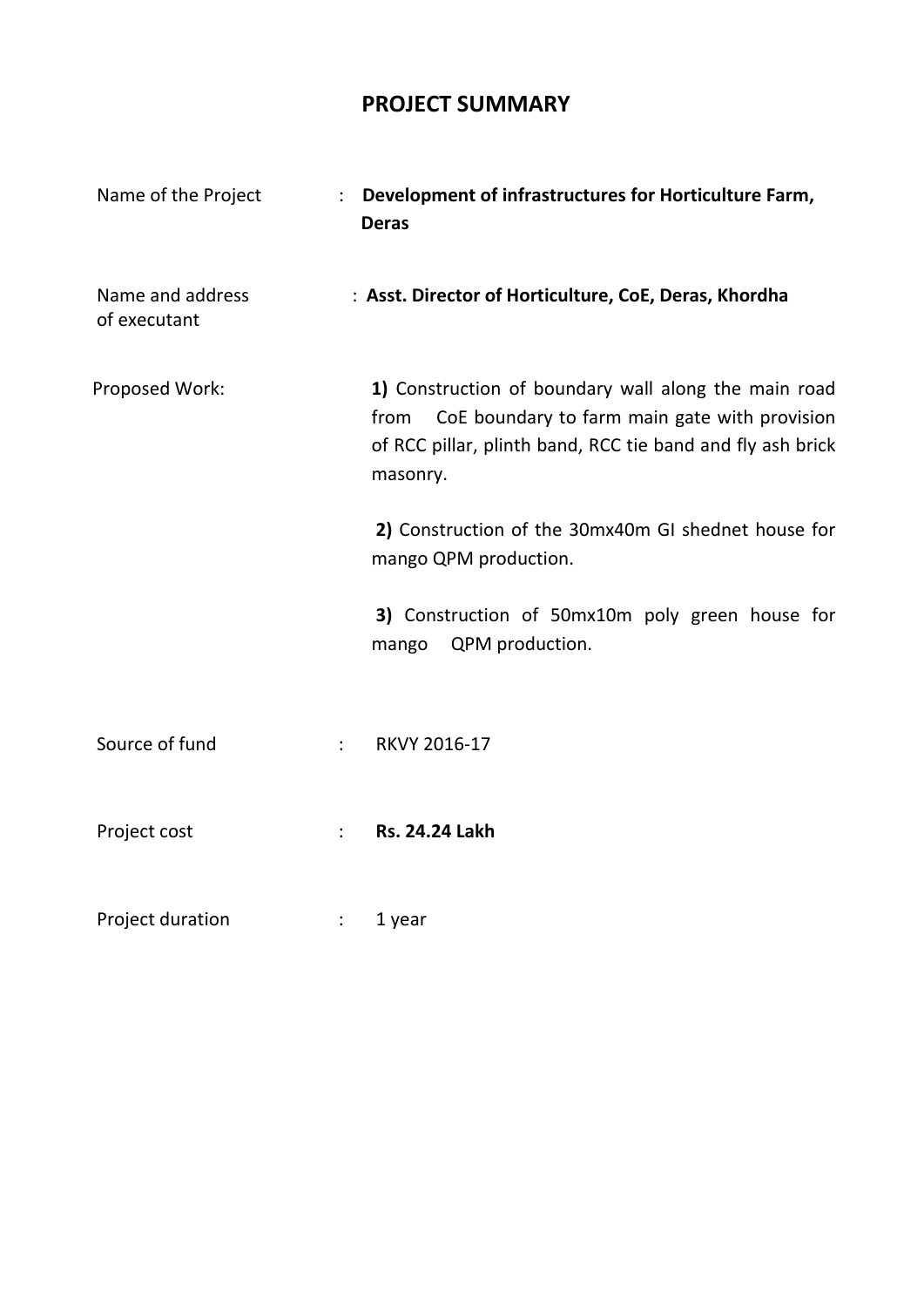#### **1. Back ground / Introduction**

The Deras Agriculture farm was established in the year 1951‐52. The Farm is situated near Deras M.I. Project in Village Haridamada, Barapita & Kalajhar of Mendhasal G.P. of Bhubaneswar Block in Khurda District and is at a distance of 30 Kms from State Capital.

Out of total area of 203 ha, 32.60 ha was handed over to the Director of Horticulture, Odisha, Bhubaneswar during the year 1984 for taking up various Horticultural activities. Since then various Horticultural programmes like cultivation of short terms fruits such as Banana, Pineapple and vegetables were carried out till the year 1994‐95. During 2005‐06 attempts have been made by Directorate of Horticulture, Odisha to taking up various Horticultural activities like barbed wire / green fencing, repair of existing quarters and planting of permanent fruit plants like Mango, Cashew & Sapota, starting of Nursery activities under Non‐Plan Programme to meet the growing demand of quality planting materials of different fruit crops by developing different infrastructure facilities. The proposed project will not only increase the QPM production into many folds but also make the farm a Model farm for educating the farmers during their visit. Besides the farm will find a place in the eco-tourism map of the State as the farm is coming under Bhubaneswar tourist corridor.

Due to suitability of the climate and adoption of the advanced technologies, the mango graft production has been increased from 30,000 to 80,000 nos. during last two years and will reach upto 1,00,000 mango grafts in the coming year on wards. The development of the infrastructures like shade net house, poly house, compound wall will help to achieve the target.

During 2011-12, Rs. 42.60 lakh was utilized for the creation of water bodies, construction twin cottage and view point. During 2013‐14, Rs. 22.860 lakh was utilized for balance work of water body, stone pitching, watch man shed & pump house, completion of work of cottage and fencing of cottage / pond. Due to the above works, the farm has been recognized & accredited by the National Horticulture Board, the quality of planting martials produced has been well accepted by the farmers of Odisha.

However, further to meet the increasing demand of the quality planting materials, protected structures like shade net house and poly green house is needed. As the Deras farm is in the remote place, there is frequent failure electricity, one 3 K.V. diesel / petrol operated generator set is needed for running the submersible pump for irrigation in the nursery and farm. Compound wall is needed for the protection of farms mother plants.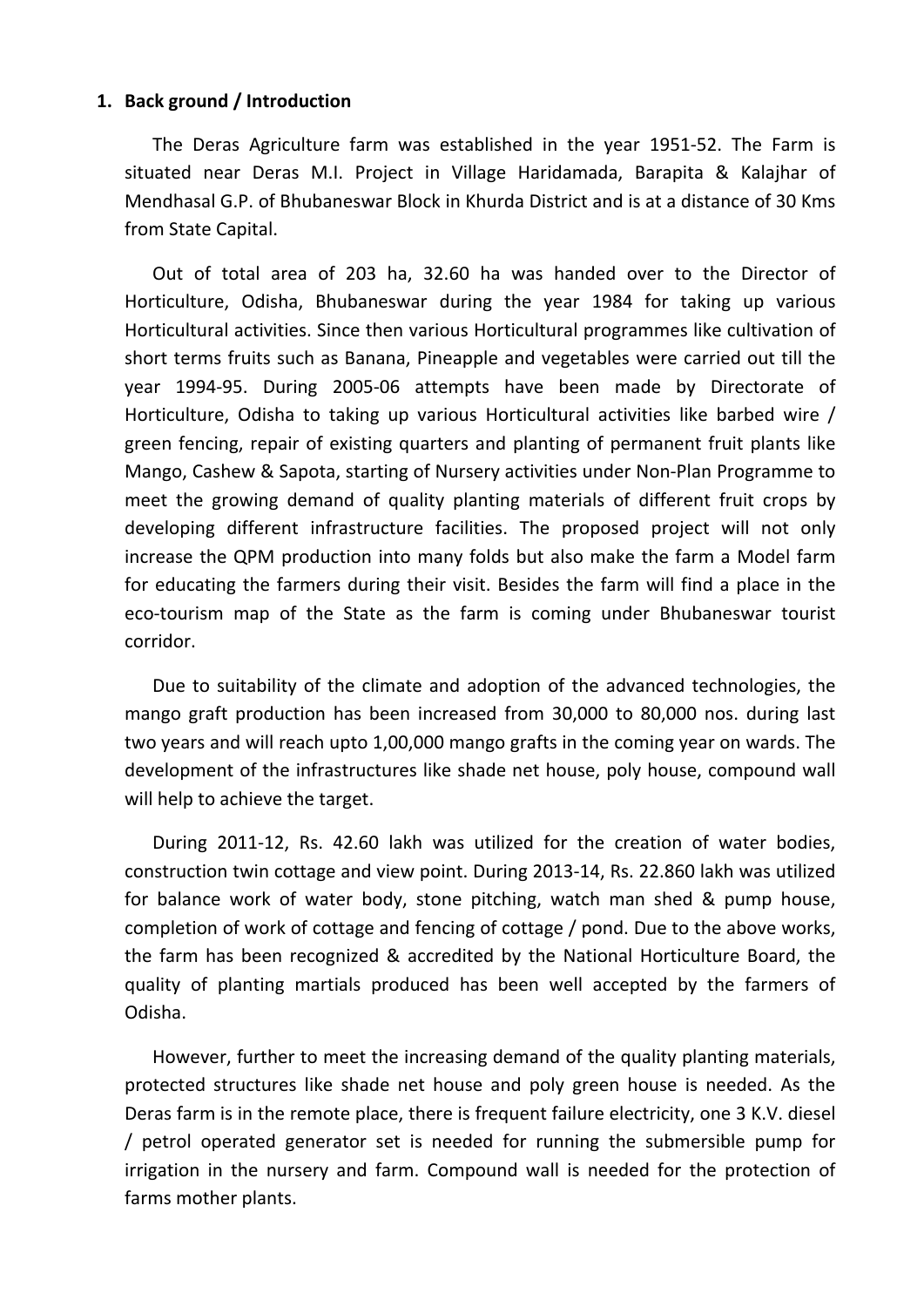#### **2. Aim and objective of the new proposal.**

- To produce best quality planting material of Mango and other fruit crops.
- To meet the increased demand of mango grafts and other planting materials.
- Production of the quality planting materials throughout the year using the protected structures.
- To educate the farmers, trainees, entrepreneurs etc, capacity building on quality planting materials production, orchard management, nursery business development etc.
- To provide employment to the rural labourers and to discourage migration.
- To Protect the farm and mother plants by construction of compound wall.
- To increase the farm revenue receipts.

#### **3. Feasibility / Basic information:**

#### **A. PRESENT LAND STATUS OF DERAS FARM**

| Name                           | : Deras Farm                                          |
|--------------------------------|-------------------------------------------------------|
| Location                       | : Deras Mendhasal, Bhubaneswar                        |
| <b>District</b>                | : Khorda                                              |
| Year of Establishment          | $: 1951 - 52$                                         |
| <b>Year of Revival</b>         | : 2005-06 onwards                                     |
| <b>Total Geographical Area</b> | : 32.60 ha (block IV-4.25 ha, VI-9.40 ha, VIII-18.68) |
| Total Cultivable area          | : 30.00 ha                                            |
| <b>Cultivated Area</b>         | $: 13.5$ ha                                           |
| Source of Irrigation           | : Pond & Bore well                                    |

#### **B. DETAILS OF MOTHER PLANTS AVAILABLE**

| SI.No.         | <b>Name of the Crop</b>   | <b>Existing No.</b><br>of mother<br>plants | Area<br>in Ha | <b>Remarks</b>                   |
|----------------|---------------------------|--------------------------------------------|---------------|----------------------------------|
| $\mathbf{1}$   | Mango                     | 2295                                       | 7.75          | Planted during 2005-06 & 2008-09 |
| $\overline{2}$ | Cashew                    | 103                                        | 0.5           | Planted during 2005-06           |
| 3              | Sapota                    | 21                                         | 0.2           | Planted during 2005-06 & 08-09   |
| 4              | Guava                     | 101                                        | 0.5           | Planted during 2008-09           |
| 5              | Coconut nucleus<br>garden | 474                                        | 2.0           | Planted during 2016-17           |
| 5              | Landscape Garden          |                                            | 0.75          | Developed during 2009-10 to      |
|                |                           |                                            |               | 2011-12                          |
| 6              | Water Body, Cottage       |                                            | 3.6           | Developed during 2011-12 to      |
|                | & Watch Tower             |                                            |               | 2012-13                          |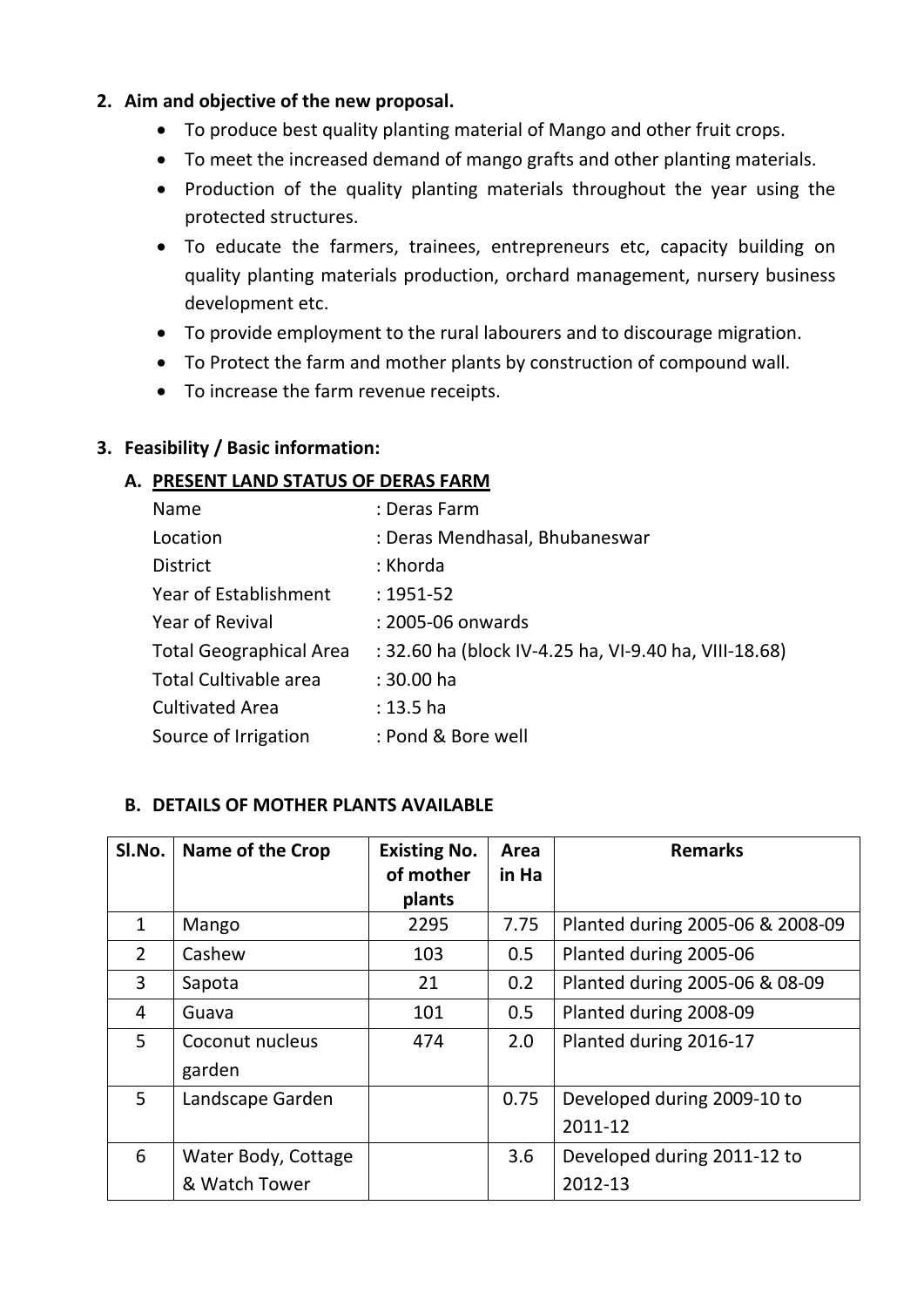| <b>INFORMATION ON ASSETS OF DERAS HORTICULTURE FARM</b> |                                                       |             |                         |                                                          |  |
|---------------------------------------------------------|-------------------------------------------------------|-------------|-------------------------|----------------------------------------------------------|--|
| <b>Location</b>                                         | Name of the Item                                      | <b>Size</b> | Nos.                    | <b>Remarks</b>                                           |  |
| 1                                                       | 2                                                     | 3           | $\overline{\mathbf{4}}$ | 5                                                        |  |
| <b>Block-IV</b>                                         | <b>Building with RCC</b><br>Roof                      | 27'X21'     | $\mathbf{1}$            | Good condition                                           |  |
|                                                         | Poly House                                            | 66'X17'     | $\mathbf{1}$            | Polythene roof & side<br>wall damaged, not<br>repairable |  |
|                                                         | Poly House                                            | 40'X17'     | $\mathbf{1}$            | Side wall damaged, not<br>repairable                     |  |
|                                                         | Bore well with<br>submersible pump<br>with pump house |             | $\mathbf{1}$            | Good condition                                           |  |
| <b>Block-VI</b>                                         | <b>Building with RCC</b><br>Roof                      | 24'X20'     | $\mathbf{1}$            | Good condition                                           |  |
|                                                         | Godown with<br>Asbestos roof                          | 30'X36'     | $\mathbf{1}$            | Needs repairing                                          |  |
|                                                         | Bore well with<br>submersible pump                    |             | $\mathbf{1}$            | Good condition                                           |  |
| Cottage                                                 | <b>Building with RCC</b><br>Roof (2 Suits)            | 30'X31'     | $\mathbf{1}$            | Good condition                                           |  |
|                                                         | <b>Watchman Tower</b>                                 |             | $\mathbf{1}$            | Good condition                                           |  |
|                                                         | Bore well with<br>submersible pump                    |             | $\mathbf{1}$            | Good condition                                           |  |

**4. Implementing agency:** Asst. Director of Horticulture, CoE, Deras

**5. Sector / sub‐sector :** Development of infrastructures and assets.

#### **6. Anticipated benefits:**

- a. Will meet the increased demand of mango grafts by farmers due its better quality on growth and vigor.
- b. Production of the quality mango grafts throughout the year.
- c. Will educate the farmers, trainees, entrepreneur etc. capacity building on quality planting materials production, orchard management, nursery business development etc.
- d. Will protect of the farm and farm mother plant by construction compound wall.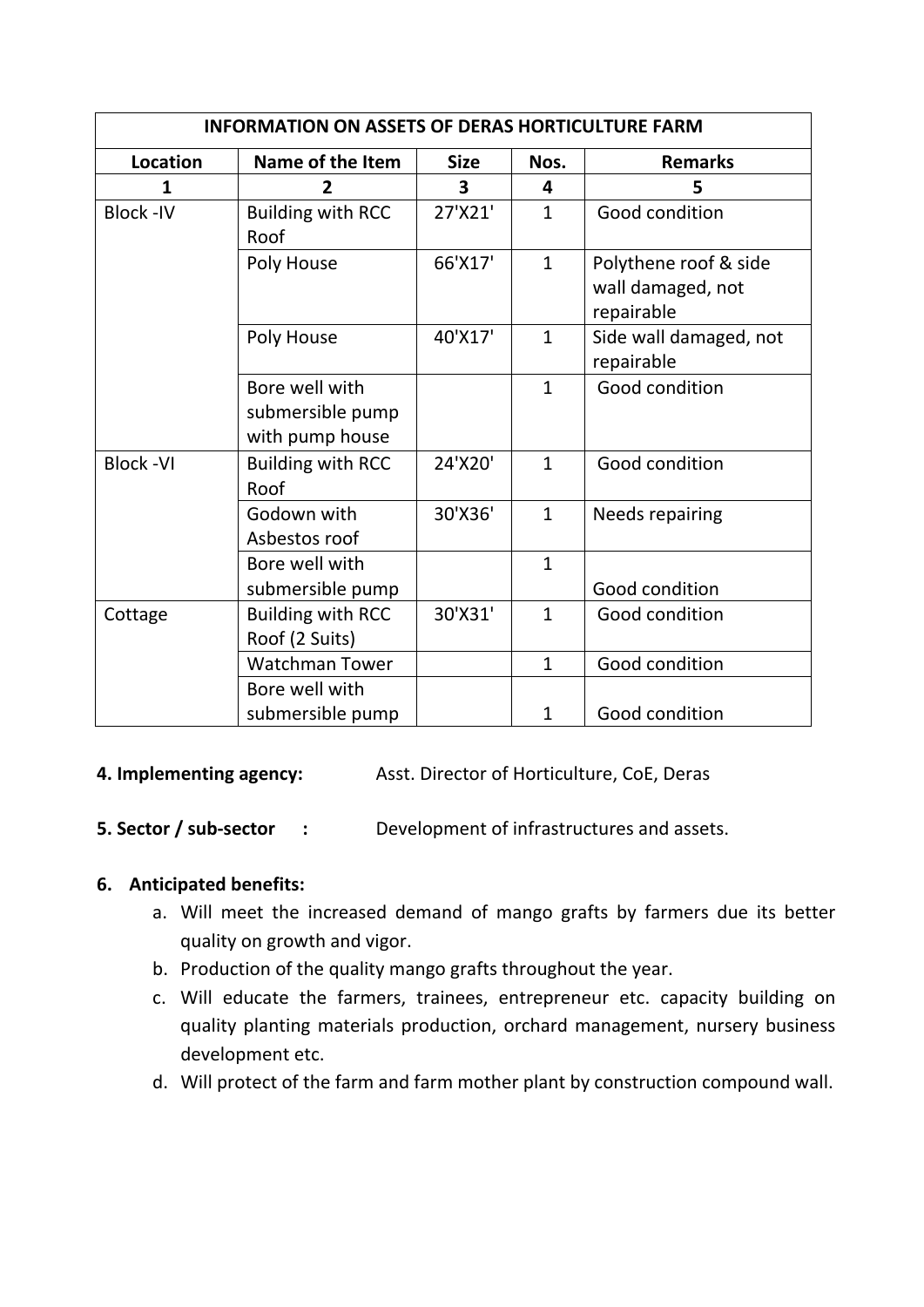#### **7. Output and outcome**

- a. Production of the quality planting materials (QPM) not only in numbers but also in quality will be increased.
- b. Under poly house and shade net house, production of the quality mango grafts and other planting materials will be throughout the year.
- c. Educate the farmers, trainees, entrepreneurs etc. and capacity building on quality planting materials production, orchard management, nursery business development etc.
- d. Boundary wall will protect of the farm, mother plants & nursery from trespassing.
- e. Farm revenue receipts will be increased.

#### **8. Proposed work / activities with details narration.**

#### **Construction of Civil works**

| SI.<br>No.     | <b>Proposed Item of work</b>                                                                                                                                                                  | Unit       | <b>Size</b> | Rate per<br>unit (Rs.) | <b>Total</b><br>amount<br>required<br>(Rs.) |
|----------------|-----------------------------------------------------------------------------------------------------------------------------------------------------------------------------------------------|------------|-------------|------------------------|---------------------------------------------|
| $\mathbf{1}$   | Construction of<br>boundary<br>wall along the main road<br>from CoE boundary to farm<br>main gate with provision of<br>RCC pillar, plinth band, RCC<br>tie band and fly ash brick<br>masonry. | <b>RMT</b> | 200         | $5500/-$               | $11,00,000/-$                               |
| $\overline{2}$ | of 25mx20m<br>Erection<br>GI<br>shade net house for mango<br>QPM production.                                                                                                                  | Sqm        | 500         | $710/-$                | $3,55,000/-$                                |
| 3              | Erection of 50mx10m poly<br>green house for mango QPM<br>production.                                                                                                                          | Sqm        | 500         | $1650/-$               | $8,25,000/-$                                |
| 4              | Setting up of 3 K.V. diesel /<br>petrol operated generator                                                                                                                                    | No.        | 3 K.V       | $1,20,000/-$           | $1,20,000/-$                                |
|                | <b>Sub-Total</b>                                                                                                                                                                              |            |             |                        | 24,00,000/-                                 |
|                | Contingency                                                                                                                                                                                   |            |             |                        | $24,000/-$                                  |
|                | G. Total                                                                                                                                                                                      |            |             |                        | 24,24,000/-                                 |

 **(Rupees Twenty four lakh twenty four thousand) only.**

#### **Asst. Director of Horticulture,**